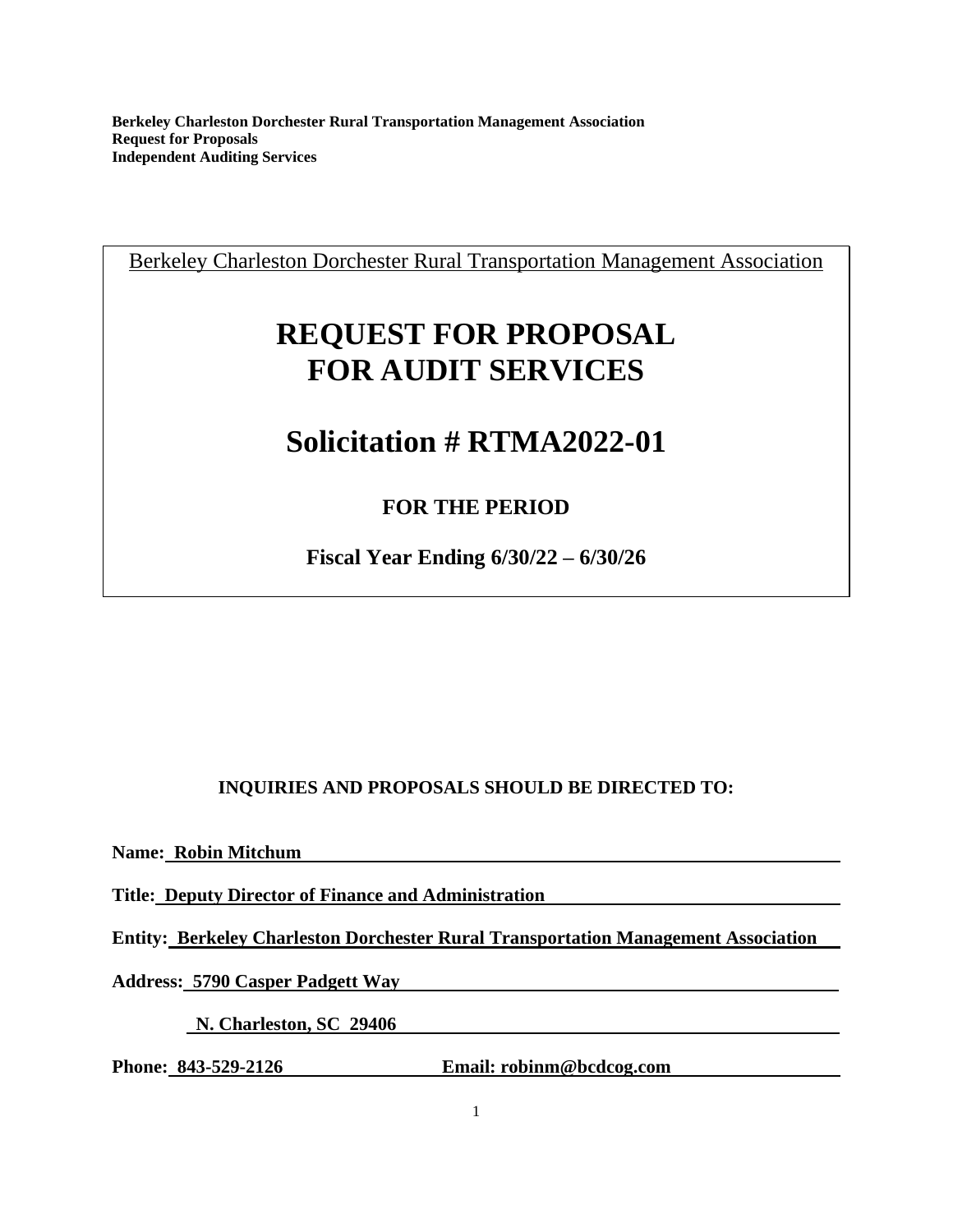#### I. GENERAL INFORMATION

#### A. **Purpose**

This Request for Proposal (RFP) is to contract for a financial and compliance audit for the year(s) ending June 30, 2022, June 30, 2023, June 30, 2024, June 30, 2025, and June 30, 2026.

#### B. **Who May Respond**

Only licensed Certified Public Accountants may respond to this RFP. A proposal must be made in the official name of the firm or individual under which business is conducted (showing the official business address) and must be signed in ink by a person duly authorized to legally bind the person, partnerships, company or corporation submitting the proposal.

Offerors are to include all applicable requested information and are encouraged to include any additional information they wish to have considered. Additional information shall be a separate section of the proposal, and shall be identified as such.

#### C. **Instructions on Proposal Submission**

1. Closing Submission Date

Proposals must be submitted no later than 3:00 p.m. on May 2, 2022.

2. Inquiries

Inquires concerning this RFP should be directed to Robin Mitchum at 843-529- 2126 or email: robinm@bcdcog.com.

3. Conditions of Proposal

All costs incurred in the preparation of a proposal responding to this RFP will be the responsibility of the Offeror and will not be reimbursed by Berkeley Charleston Dorchester Rural Transportation Management Association.

4. Instructions to Prospective Offerors Your proposal should be addressed as follows:

Name: **Robin Mitchum** Title: **Deputy Director of Finance and Administration** Entity: **Berkeley Charleston Dorchester Rural Transportation Management Association**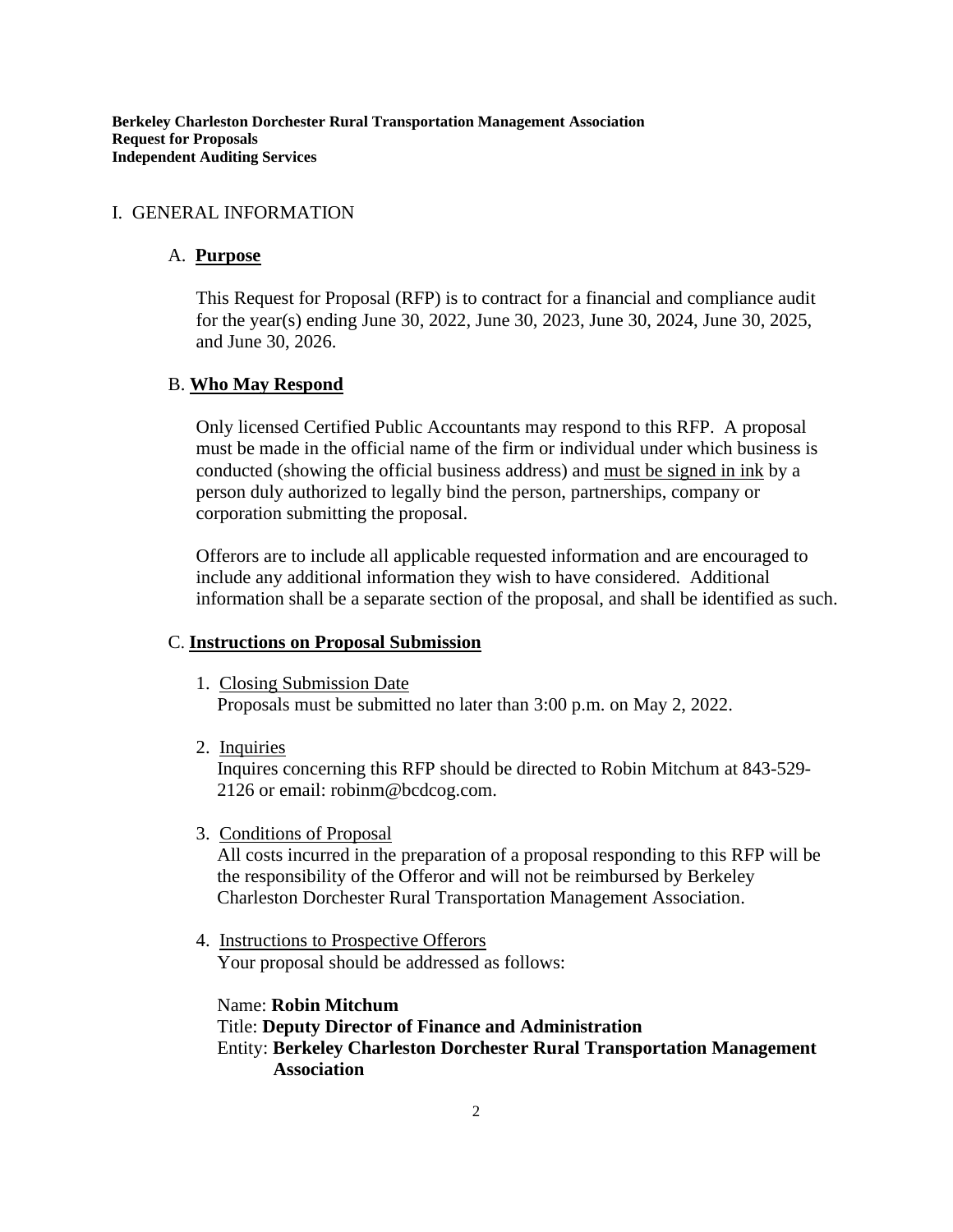# Address: **5790 Casper Padgett Way N. Charleston, SC 29406**

It is important the Offerors proposal be submitted in a sealed envelope clearly marked in the lower left-hand corner with the following information:

| <b>Request for Proposal</b> |  |
|-----------------------------|--|
| $3:00$ p.m. May 2, 2022     |  |
| <b>SEALED PROPOSAL</b>      |  |
| For Audit Services          |  |

Failure to do so may result in premature disclosure of your proposal.

It is the responsibility of the Offeror to ensure that the proposal is received by Berkeley Charleston Dorchester Rural Transportation Management Association by the date and time specified above.

Late proposals will not be considered.

5. Right to Reject

Berkeley Charleston Dorchester Rural Transportation Management Association reserves the right to reject any and all proposals received in response to this RFP. A contract for the accepted proposal will be based upon the factors described in the RFP.

6. Small and/or Minority-Owned Businesses

Efforts will be made by Berkeley Charleston Dorchester Rural Transportation Management Association to utilize small businesses and minority-owned businesses.

An Offeror qualifies as a small business firm, if it meets the definition of "small business" as established by the Small Business Administration (13 CFR 121.201).

7. Notification to Award

It is expected that a decision selecting the successful audit firm will be made within 30 days of the closing date for the receipt of proposals. Upon conclusion of final negotiations with the successful audit firm, all Offerors submitting proposals in response to this Request for Proposal will be informed, in writing, of the name of the successful audit firm.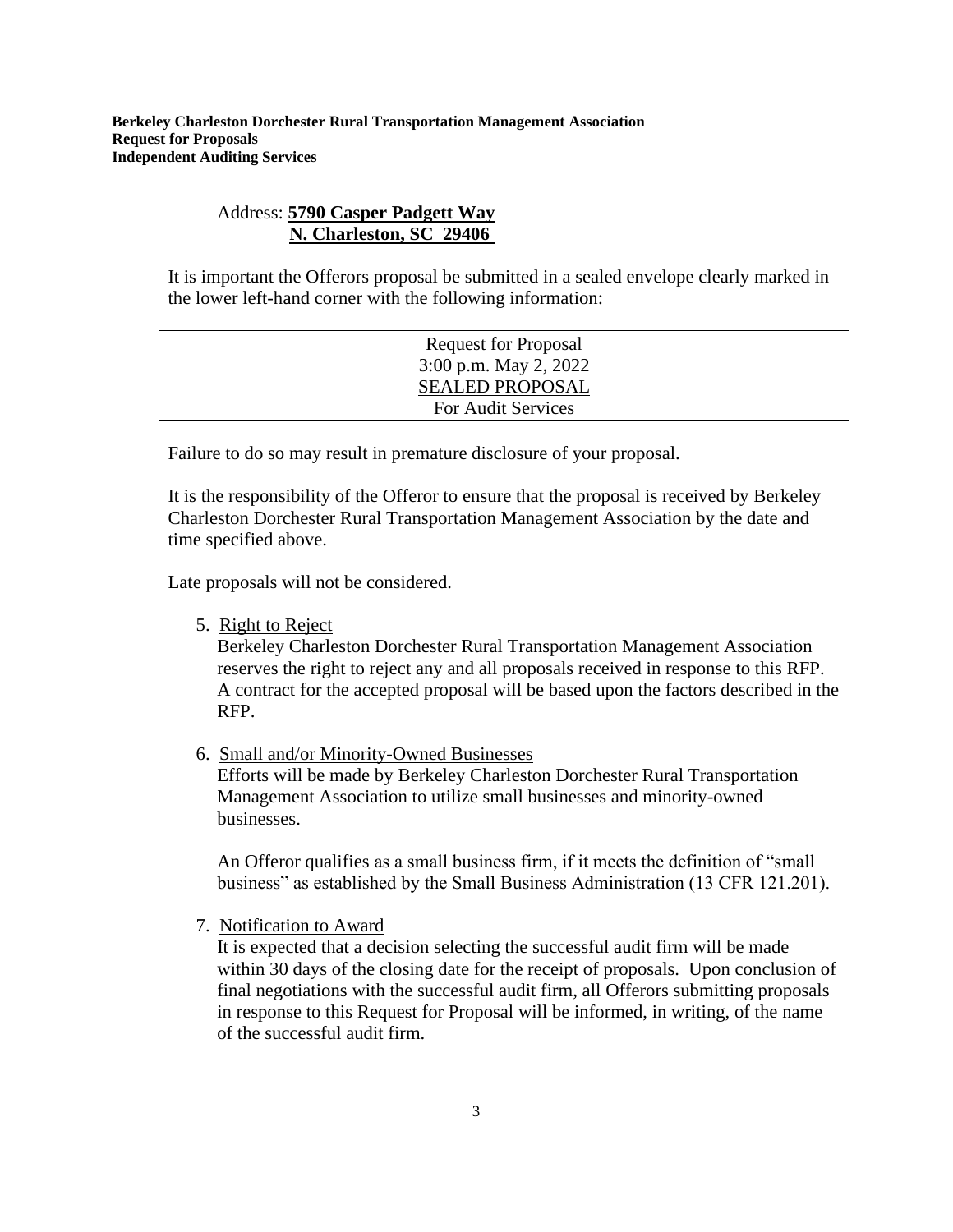It is expected that the contract shall be a one-year fixed price contract with the options for four additional one-year periods.

#### D. **Description of Entity and Records to be Audited**

1. The Berkeley-Charleston-Dorchester Rural Transportation Management Association is authorized by Chapter 31, Title 33, Code of Laws of South Carolina, 1976 and acts Amendatory thereto, as well as respective County Council resolutions, to provide public transportation service for the non-urbanized areas of Berkeley, Charleston, and Dorchester Counties. Berkeley-Charleston-Dorchester Rural Transportation Management Association commenced operations in July 1996.

Berkeley-Charleston-Dorchester Rural Transportation Management Association has approximately 19 full time employees and 5 part time employees and has a total budget for fiscal year 2022 of \$4,753,393. Berkeley-Charleston-Dorchester Rural Transportation Management Association contracts with the Berkeley-Charleston-Dorchester Council of Governments for Management Services, accounting and payroll services.

As stated above, the Berkeley-Charleston-Dorchester Council of Governments provides payroll services for the Berkeley-Charleston-Dorchester Rural Transportation Management Association. Bi-weekly pay is calculated by the Berkeley-Charleston-Dorchester Council of Governments. Berkeley-Charleston-Dorchester Rural Transportation Management Association employees participate in the state health plan through State of South Carolina and also in the state retirement plan. Berkeley-Charleston-Dorchester Council of Governments is responsible for preparing all payroll and retirement, quarterly and annual reports required by Berkeley-Charleston-Dorchester Rural Transportation Management Association.

For reporting purposes, Berkeley-Charleston-Dorchester Rural Transportation Management Association is a stand-alone governmental entity.

- 2. The Berkeley-Charleston-Dorchester Rural Transportation Management Association employees participate in the South Carolina Retirement System through State of South Carolina. The system is a cost sharing multiple-employer PERS. The system requires employer contributions of 16.56% for retirement and life insurance. This rate may change each fiscal year.
- 3. The Berkeley-Charleston-Dorchester Rural Transportation Management Association's general ledger and related journals are maintained on the Smart Fusion platform of Smart Fusion software by the Berkeley-Charleston-Dorchester Council of Governments.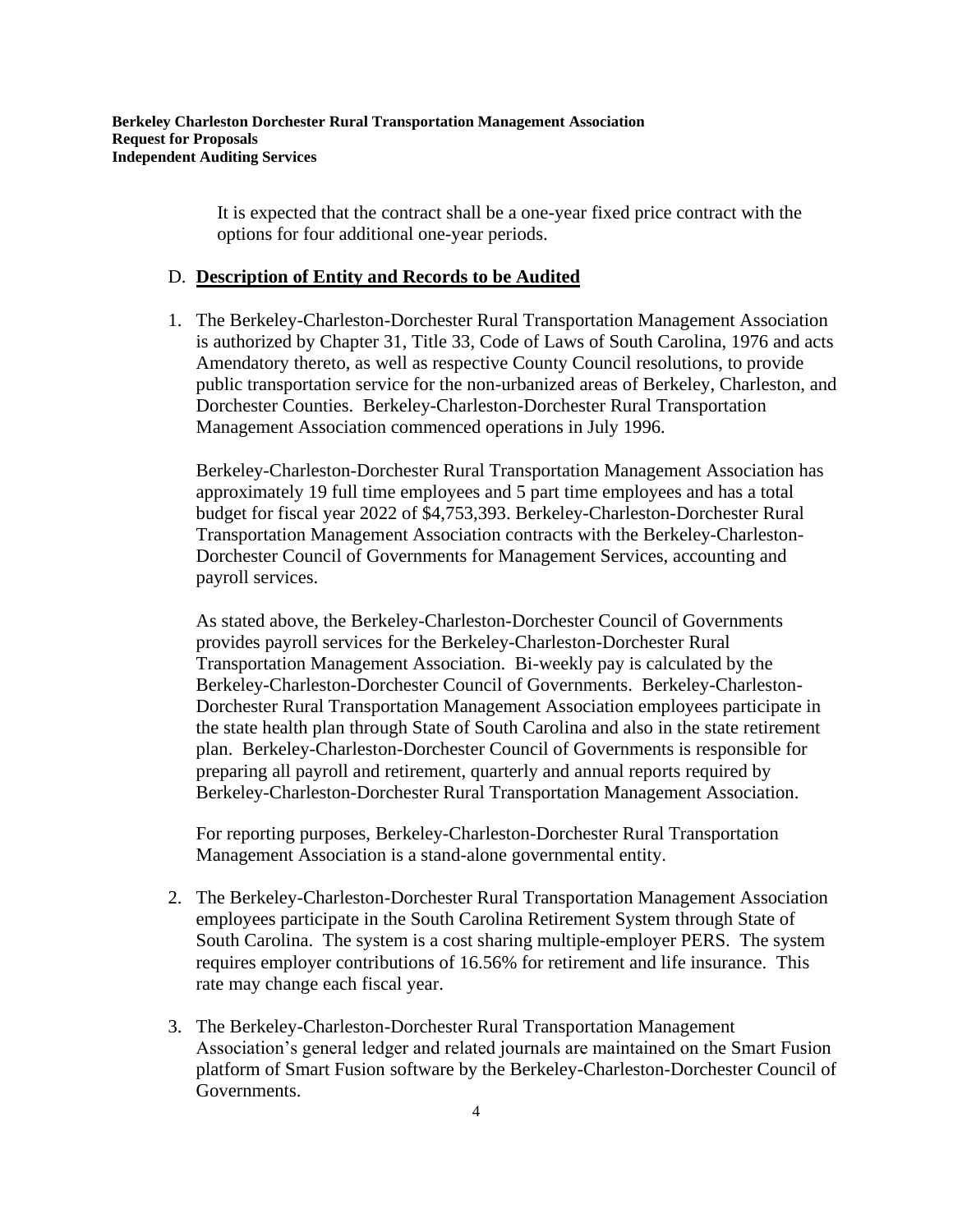4. The principal contact person for the auditor will be Robin Mitchum, Deputy Director of Finance and Administration for the Berkeley-Charleston-Dorchester Council of Governments.

# E. **Options**

At the discretion of Berkeley Charleston Dorchester Rural Transportation Management Association, this audit contract may be extended. The cost for the option periods will be agreed upon by Berkeley Charleston Dorchester Rural Transportation Management Association and the Offeror. It is anticipated that the cost of the optional years will be based upon the same approximate cost per thousand dollars of audited expenditures as the contract for the initial year.

# II. SPECIFICATION SCHEDULE

# A. **Scope of a Financial and Compliance Audit**

The purpose of this RFP is to obtain the services of a public accounting firm, whose principal officers are independent certified public accountants, certified or licensed by a regulatory authority of a state or other political subdivision of the United States, hereinafter referred to as the "Offeror" to perform a financial and compliance audit of Berkeley Charleston Dorchester Rural Transportation Management Association.

# B. **Description of Programs/Contracts/Grants**

The Berkeley Charleston Dorchester Rural Transportation Management Association is receiving funds from Federal, State and Local contracts and grants to provide rural transportation services throughout the Tri-County area.

# C. **Performance**

The Berkeley Charleston Dorchester Rural Transportation Management Association records should be audited through June 30, 2022.

The Offeror is required to prepare audit reports in accordance with the Government Audit Standards, and requirements described in the U.S. Office of Management and Budget (OMB) Uniform Grant Guidance, Subpart F; that are applicable to its major federal program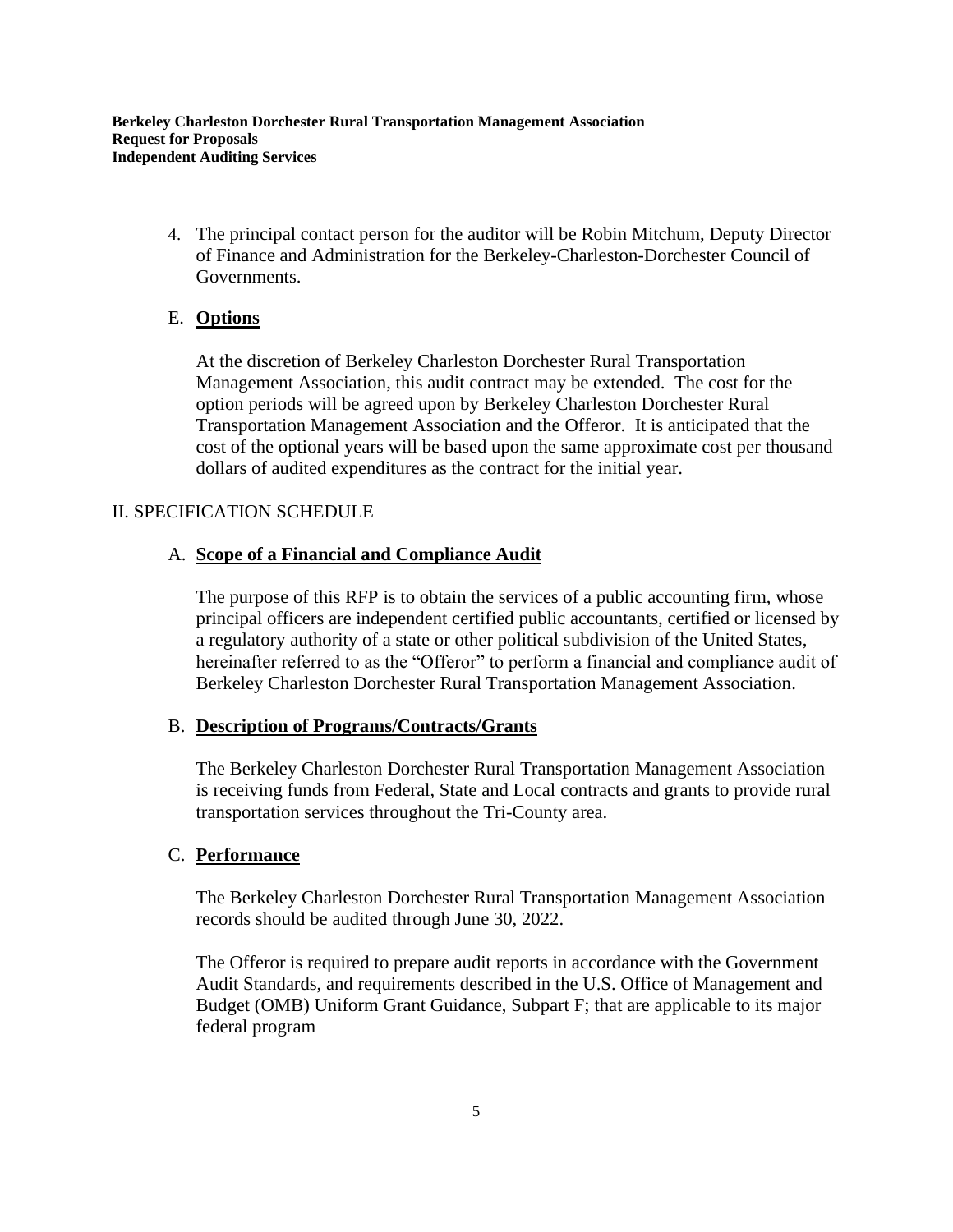#### D. **Delivery Schedule**

Offeror is to transmit one copy of the draft audit report to Robin Mitchum, Berkeley Charleston Dorchester Rural Transportation Management Association within the agreed timeframe but no later than December 31, 2022.

The Offeror shall deliver 5 final audit reports to Berkeley Charleston Dorchester Rural Transportation Management Association.

Reports may be submitted earlier than the above schedule. However, if the Offeror fails to make delivery of the audit reports within the time schedule specified herein, or if the Offeror delivers the audit reports which do not conform to all of the provisions of this contract, Berkeley Charleston Dorchester Rural Transportation Management Association may, by written notice of default to the Offeror, terminate the whole or any part of this contract. Under certain extenuating circumstances the contracting agency may extend this schedule upon written request of the Offeror with sufficient justification.

#### E. **Price**

The Offerors proposed price should be submitted separately. Include information indicating how the price was determined. For example, the Offeror should indicate the estimated number of hours by staff level, hourly rates, and total cost by staff level. Any out-of-pocket expenses should also be indicated. The pricing information should be in a separate sealed envelope.

#### F. **Payment**

Payment will be made when Berkeley Charleston Dorchester Rural Transportation Management Association has determined that the total work effort has been satisfactorily completed. Should Berkeley Charleston Dorchester Rural Transportation Management Association reject a report, Berkeley Charleston Dorchester Rural Transportation Management Association's authorized representative will notify the Offeror in writing of such rejection giving the reason(s). The right to reject a report shall extend throughout the term of this contract and for ninety (90) days after the Offeror submits the final invoice for payment.

Progress payments will be allowed to the extent that Berkeley Charleston Dorchester Rural Transportation Management Association can determine that satisfactory progress is being made.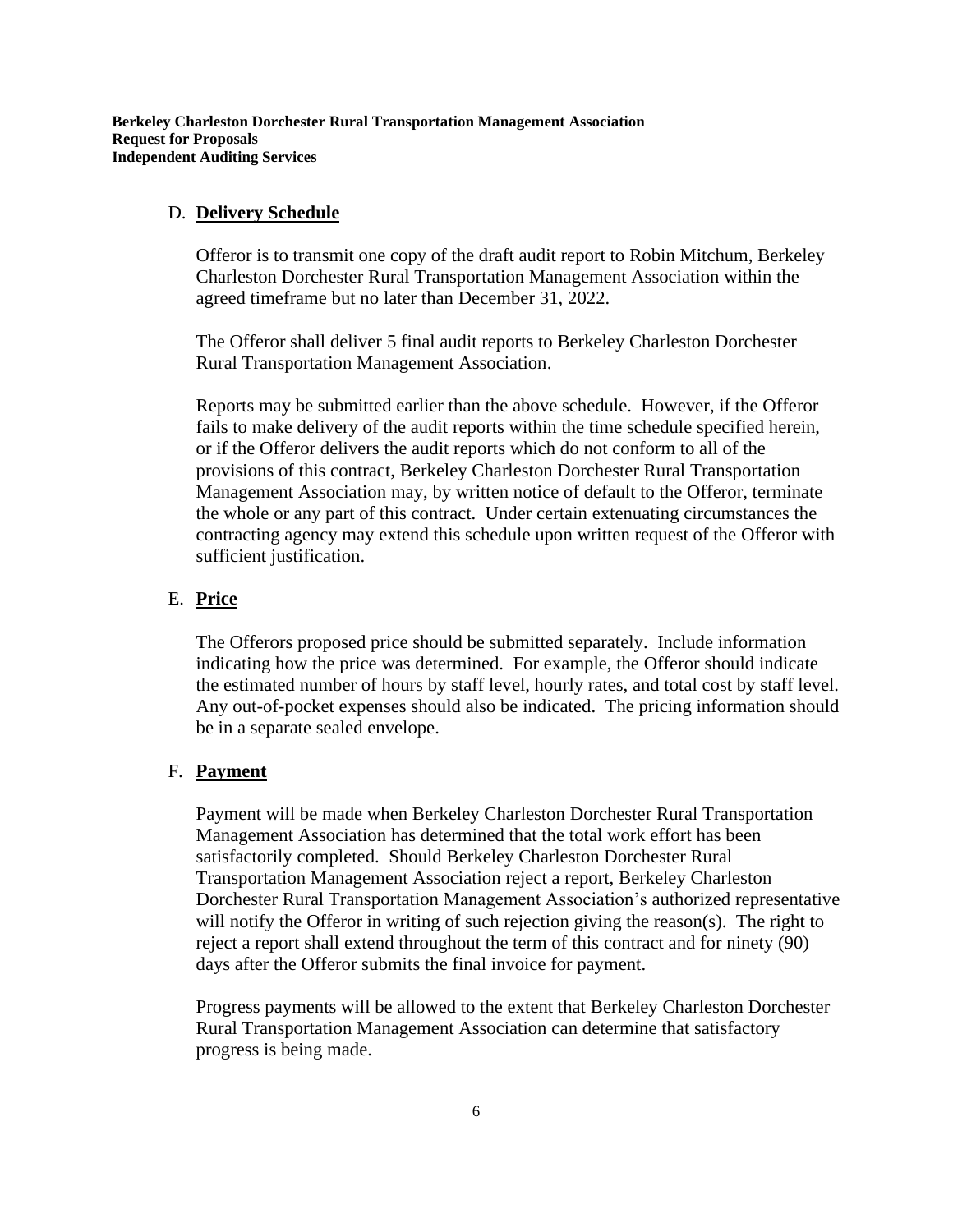Upon delivery of the 20 copies of the final reports to Berkeley Charleston Dorchester Rural Transportation Management Association and their acceptance and approval, the Offeror may submit a bill for the balance due on the contract for the audit.

### G. **Audit Review**

All audit reports prepared under this contract will be reviewed by Berkeley Charleston Dorchester Rural Transportation Management Association and its funding sources to ensue compliance with General Accounting Office's (GAO) *Government Audit Standards* and other appropriate audit guides.

### H. **Exit Conference**

An exit conference with Berkeley Charleston Dorchester Rural Transportation Management Association representatives and the Offerors representatives will be held at the conclusion of the field work. Observations and recommendations must be summarized in writing and discussed with Berkeley Charleston Dorchester Rural Transportation Management Association. It should include internal control and program compliance observations and recommendations.

#### I. **Workpapers**

- 1. Upon request, the Offeror will provide a copy of the workpapers pertaining to any questioned cost determined in the audit. The workpapers must be concise and provide the basis for the questioned costs as well as an analysis of the problem.
- 2. The workpapers will be retained for at least three years from the end of the audit period.
- 3. The workpapers will be available for examination by authorized representatives of the cognizant federal or state audit agency, the General Accounting Office, and Berkeley Charleston Dorchester Rural Transportation Management Association.

# J. **Confidentiality**

The Offeror agrees to keep the information related to all contracts in strict confidence. Other than the reports submitted to Berkeley Charleston Dorchester Rural Transportation Management Association, the Offeror agrees not to publish, reproduce or otherwise divulge such information in whole or in part, in any manner or form or authorize or permit others to do so, taking such reasonable measures as are necessary to restrict access to the information, while in the Offerors possession, to these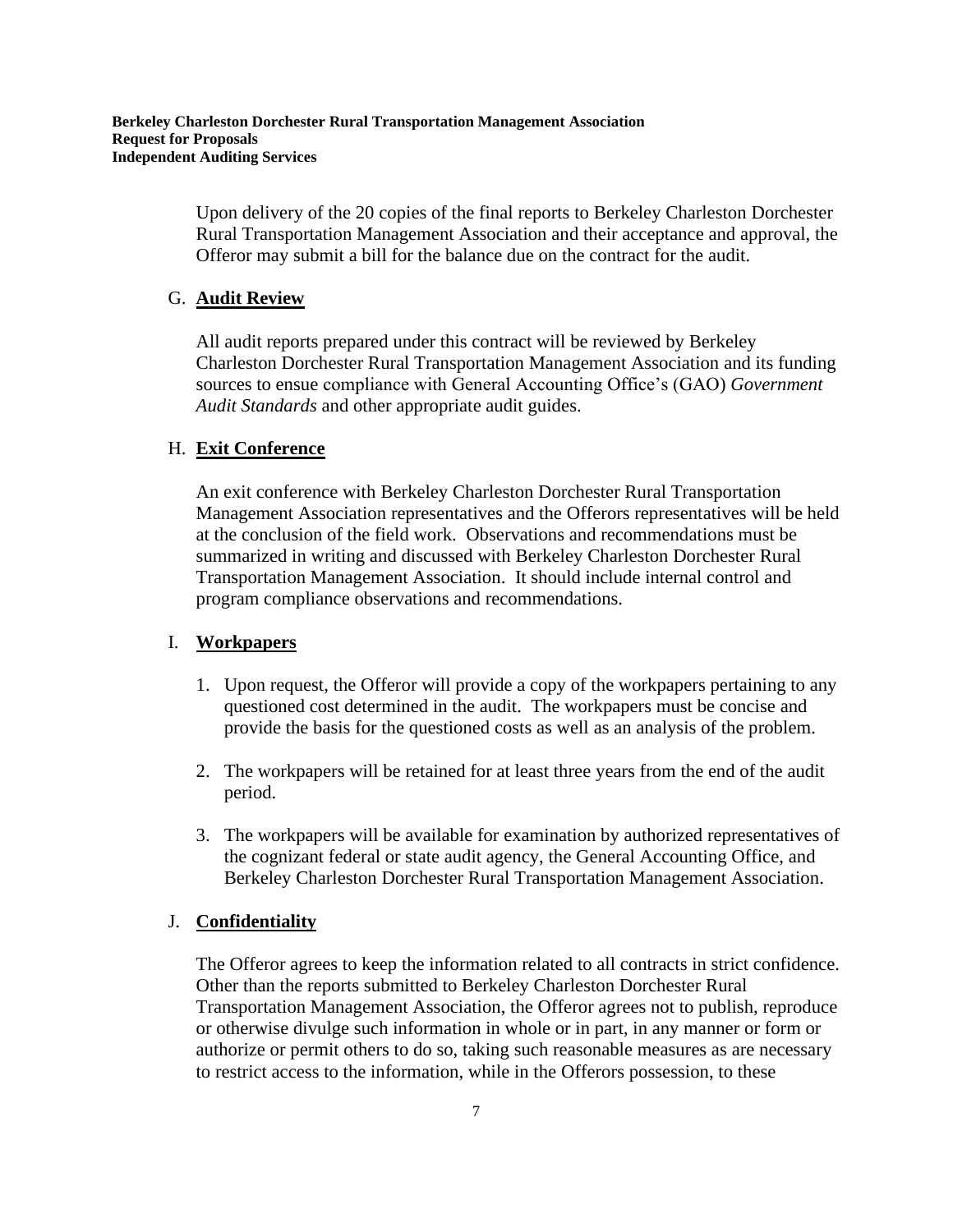employees on the Offerors staff who must have the information on a "need-to-know" basis. The Offeror agrees to immediately notify, in writing, Berkeley Charleston Dorchester Rural Transportation Management Association's authorized representative in the event the Offeror determines or has reason to suspect a breach of this requirement.

# **III. OFFERORS TECHNICAL QUALIFICATIONS**

The Offeror, in its proposal, shall, as a minimum, include the following:

# **A. Prior Auditing Experience**

The Offeror should describe its prior auditing experience including the names, addresses, contact persons, and telephone numbers of prior organizations audited. Experience should include the following categories:

- 1. Prior experience auditing public transit agencies.
- 2. Prior experience auditing similar programs funded by South Carolina.
- 3. Prior experience auditing programs funded by the Federal Government.
- 4. Prior experience auditing similar county or local government activities.

# **B. Organization, Size and Structure**

The Offeror should describe its organization, size (in relation to audits to be performed) and structure. Indicate if appropriate, if the firm is a small or minorityowned business. Offeror should include a copy of the most recent Peer Review, if the Offeror has had a Peer Review.

# **C. Staff Qualifications**

The Offeror should describe the qualifications of staff to be assigned to the audits. Descriptions should include:

- 1. Audit team makeup.
- 2. Overall supervision to be exercised.
- 3. Prior experience of the individual audit team members.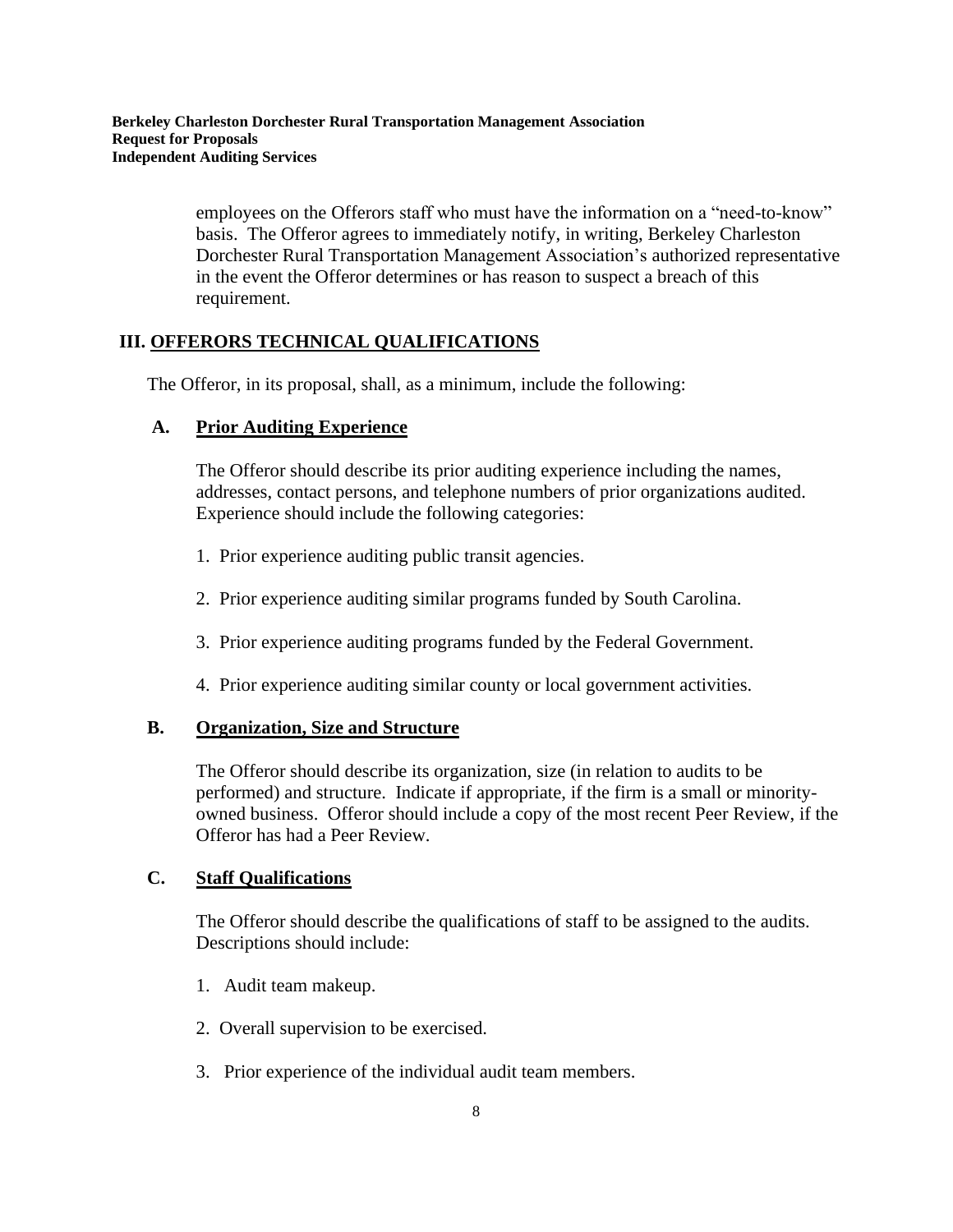Only include resumes of staff to be assigned to the audits. Education, position in firm, years and types of experience, continuing professional education, state(s) in which licensed as a CPA, etc. will be considered.

# **D. Understanding of Work to be Performed**

The Offeror should describe its understanding of work to be performed, including audit procedures, estimated hours, and other pertinent information.

# **E. Certifications**

The Offeror must sign and include as an attachment to its proposal the Certifications enclosed in the RFP. The publications listed in the Certifications will not be provided to potential Offerors by Berkeley Charleston Dorchester Rural Transportation Management Association, because Berkeley Charleston Dorchester Rural Transportation Management Association desires to contract only with an Offeror who is already familiar with these publications.

# **IV. PROPOSAL EVALUATION**

# **A. Submission of Proposals**

All proposals shall include two copies of the Offerors technical qualifications, two copies of the pricing information (in a separately sealed envelope), and two copies of the signed Certifications. These documents will become part of the contract.

# **B. Nonresponsive Proposals**

Proposals may be judged nonresponsive and removed from further consideration if any of the following occur:

- 1. The proposal is not received timely in accordance with the terms of this RFP.
- 2. The proposal does not follow the specified format.
- 3. The proposal does not include the Certifications.
- 4. The proposal is not adequate to form a judgment by the reviewers that the proposed undertaking would comply with the *Government Audit Standards* of the U.S. Comptroller General.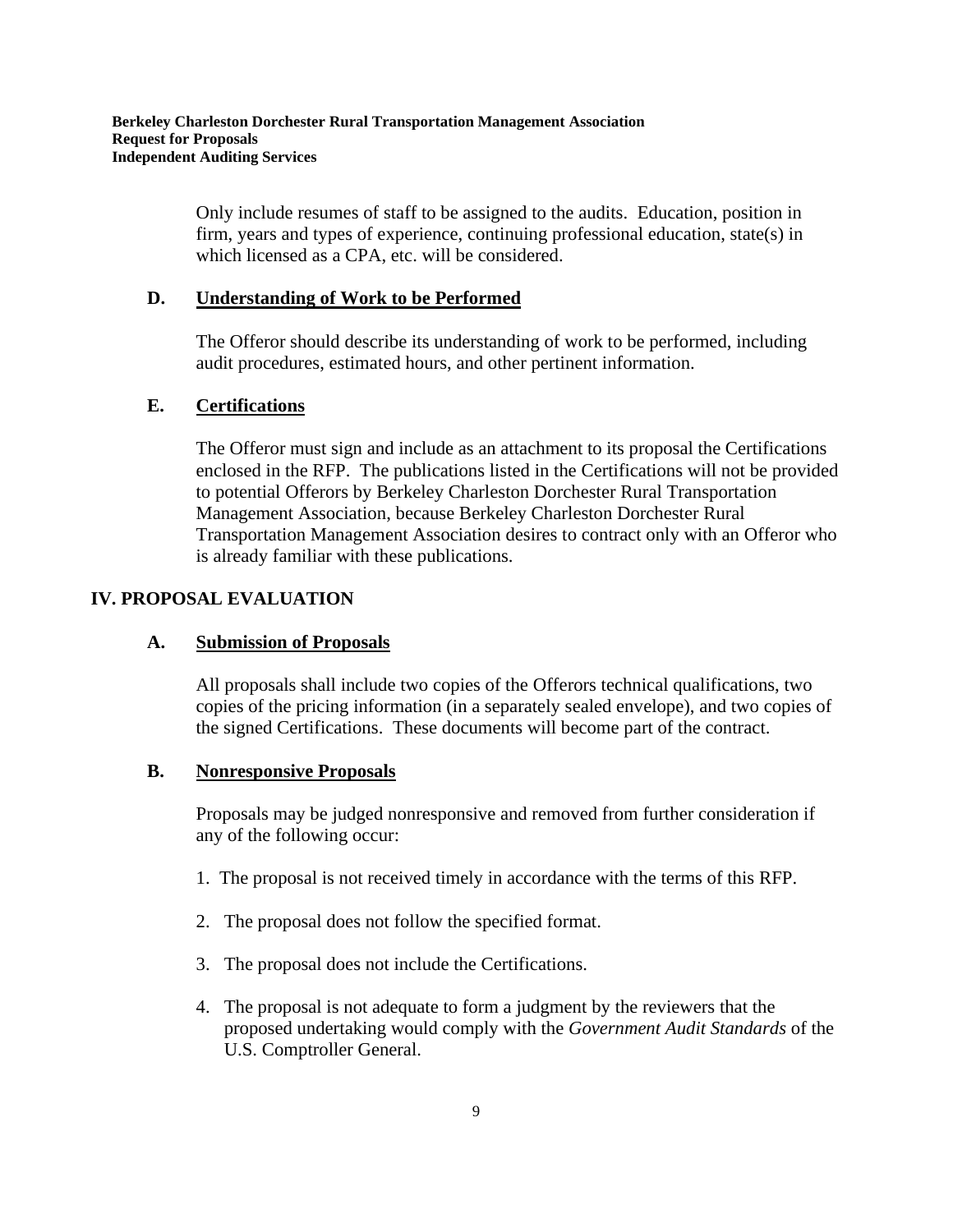# **C. Evaluation**

# Factors Point Range

1. Prior experience auditing.

|    | b. Prior experience auditing similar programs funded                                                                                                                                                                                                                                            |
|----|-------------------------------------------------------------------------------------------------------------------------------------------------------------------------------------------------------------------------------------------------------------------------------------------------|
|    | c. Prior experience auditing programs financed by the                                                                                                                                                                                                                                           |
|    | d. Prior experience auditing similar county or local                                                                                                                                                                                                                                            |
|    | Berkeley Charleston Dorchester Rural Transportation Management Association<br>will contact prior audited organizations to verify the experience provided by the<br>Offeror.                                                                                                                     |
| 2. | Organization, size, and structure of the Offerors firm.<br>(Considering size in relation to audits to be performed)                                                                                                                                                                             |
|    |                                                                                                                                                                                                                                                                                                 |
|    |                                                                                                                                                                                                                                                                                                 |
| 3. | Qualifications of staff to be assigned to the audits to be performed. This will<br>be determined from resumes submitted. Education, position in the firm, years<br>types of experience, continuing professional education, and state(s) in which<br>licensed as a CPA, etc. will be considered. |
|    |                                                                                                                                                                                                                                                                                                 |
|    |                                                                                                                                                                                                                                                                                                 |
|    | c. Prior experience of the individual audit team members0-10                                                                                                                                                                                                                                    |
| 4. | Offerors understanding of work to be performed.                                                                                                                                                                                                                                                 |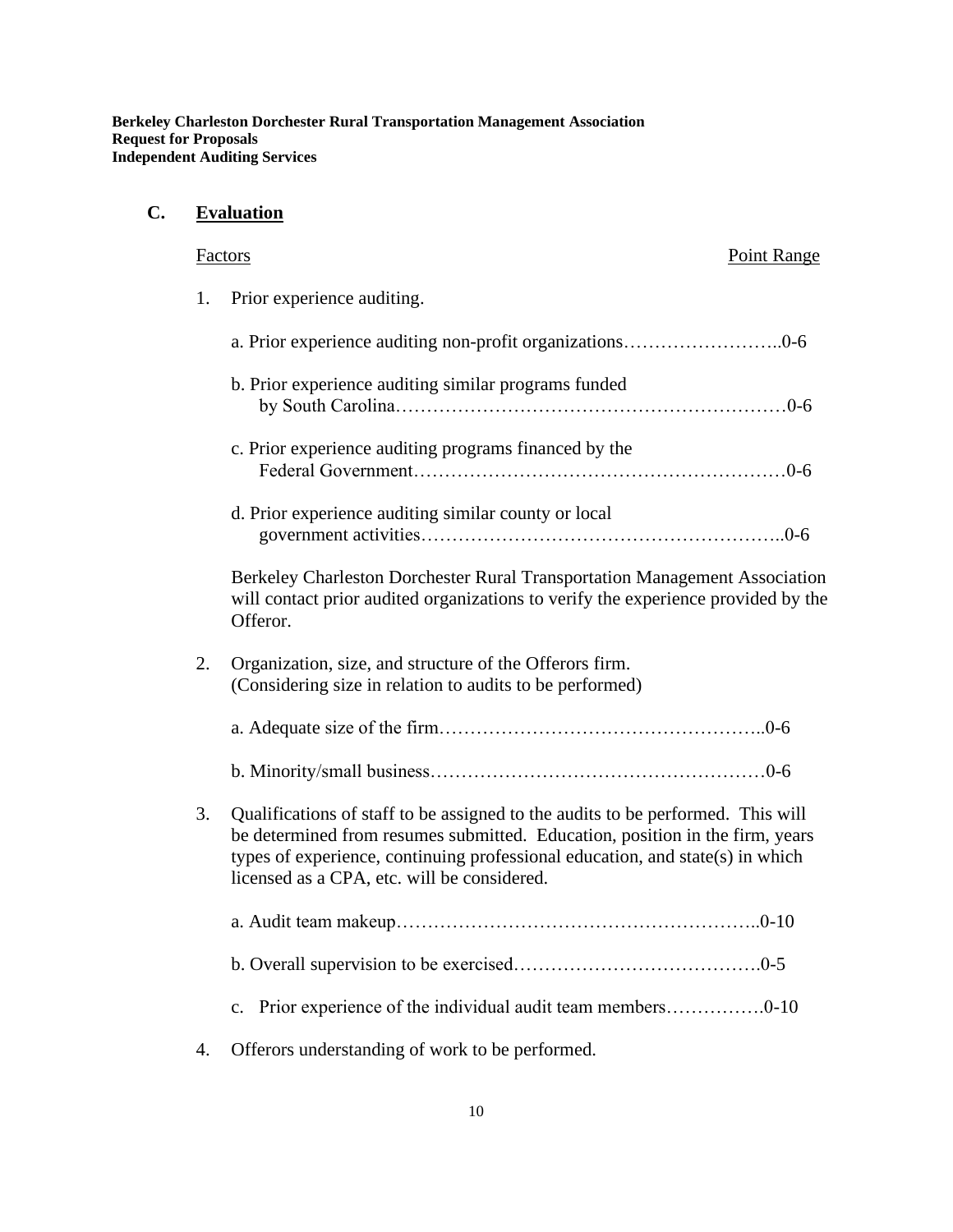### **D. Review Process**

The Berkeley Charleston Dorchester Rural Transportation Management Association may, at its discretion, request presentations by or meetings with any or all Offerors, to clarify or negotiate modifications to the Offerors' proposals.

However, Berkeley Charleston Dorchester Rural Transportation Management Association reserves the right to make an award without further discussion of the proposals submitted. Therefore, proposals should be submitted initially on the most favorable terms, from both technical and price standpoints, which the Offeror can propose.

Berkeley Charleston Dorchester Rural Transportation Management Association contemplates award of the contract to the responsible Offeror with the highest points.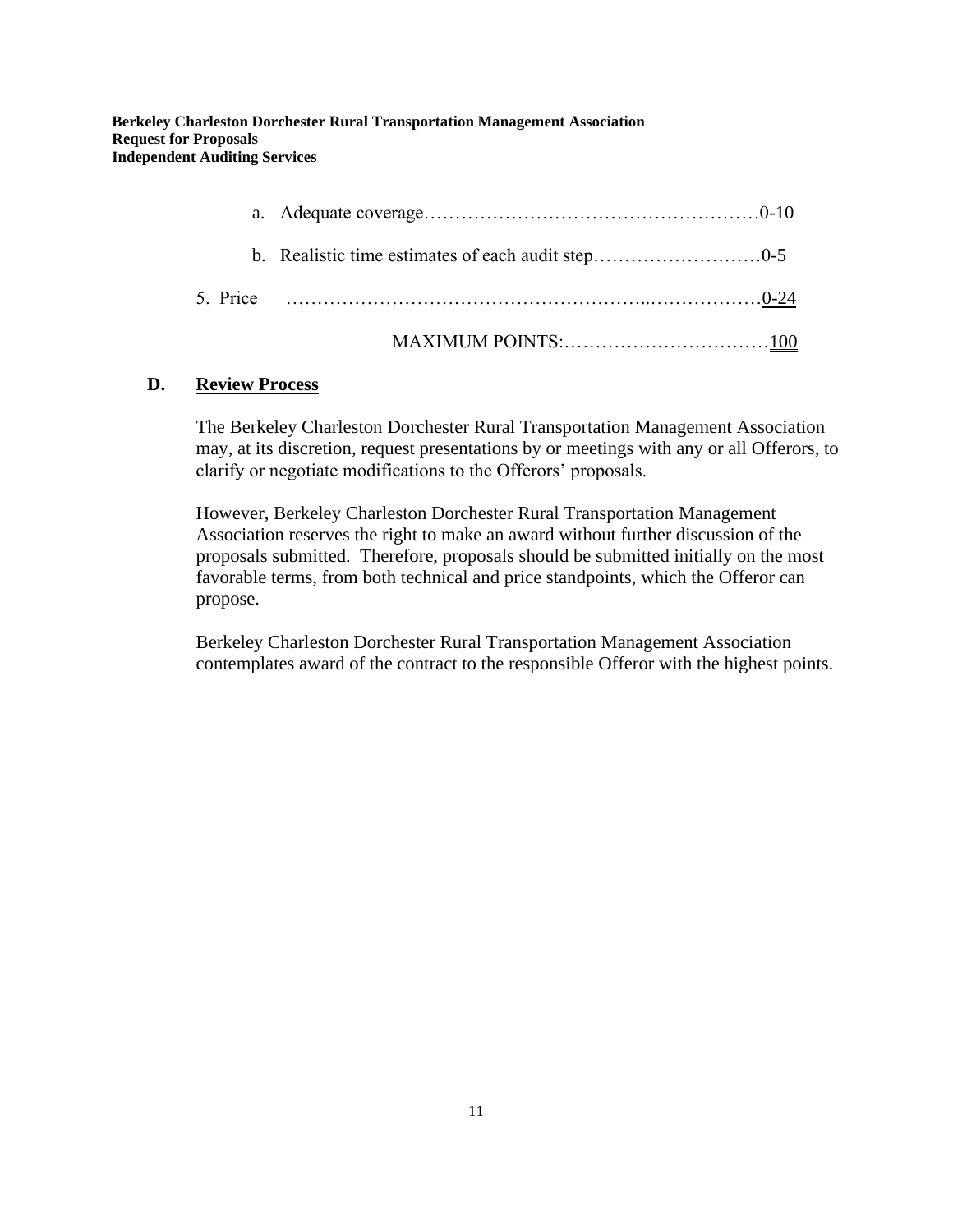# **CERTIFICATIONS**

On behalf of the Offeror:

- A. The individual signing certifies that he/she is authorized to contract on behalf of the Offeror.
- B. The individual signing certifies that the Offeror is not involved in any agreement to pay money or other consideration for the execution of this agreement, other than to an employee of the Offeror.
- C. The individual signing certifies that the prices in this proposal have been arrived at independently, without consultation, communication, or agreement, for the purpose of restricting competition.
- D. The individual signing certifies that the price quoted in the proposal have not been knowingly disclosed by the Offeror prior to an award to any other Offeror or potential Offeror.
- E. The individual signing certifies that there has been no attempt by the Offeror to discourage any potential Offeror from submitting a proposal.
- F. The individual signing certifies that the Offeror is a properly licensed certified public accountant.
- G. The individual signing certifies that the Offeror meets the independence standards of the *Government Auditing Standards*.
- H. The individual signing certifies that he/she is aware of and will comply with the GAO requirement of an external quality control (peer) review at least once every three years.
- I. The individual signing certifies that he/she has read and understands the following publications relative to the proposed audits:
	- 1. *Government Auditing Standards* (Yellow Book)
	- 2. OMB Uniform Grant Guidance, Subpart F